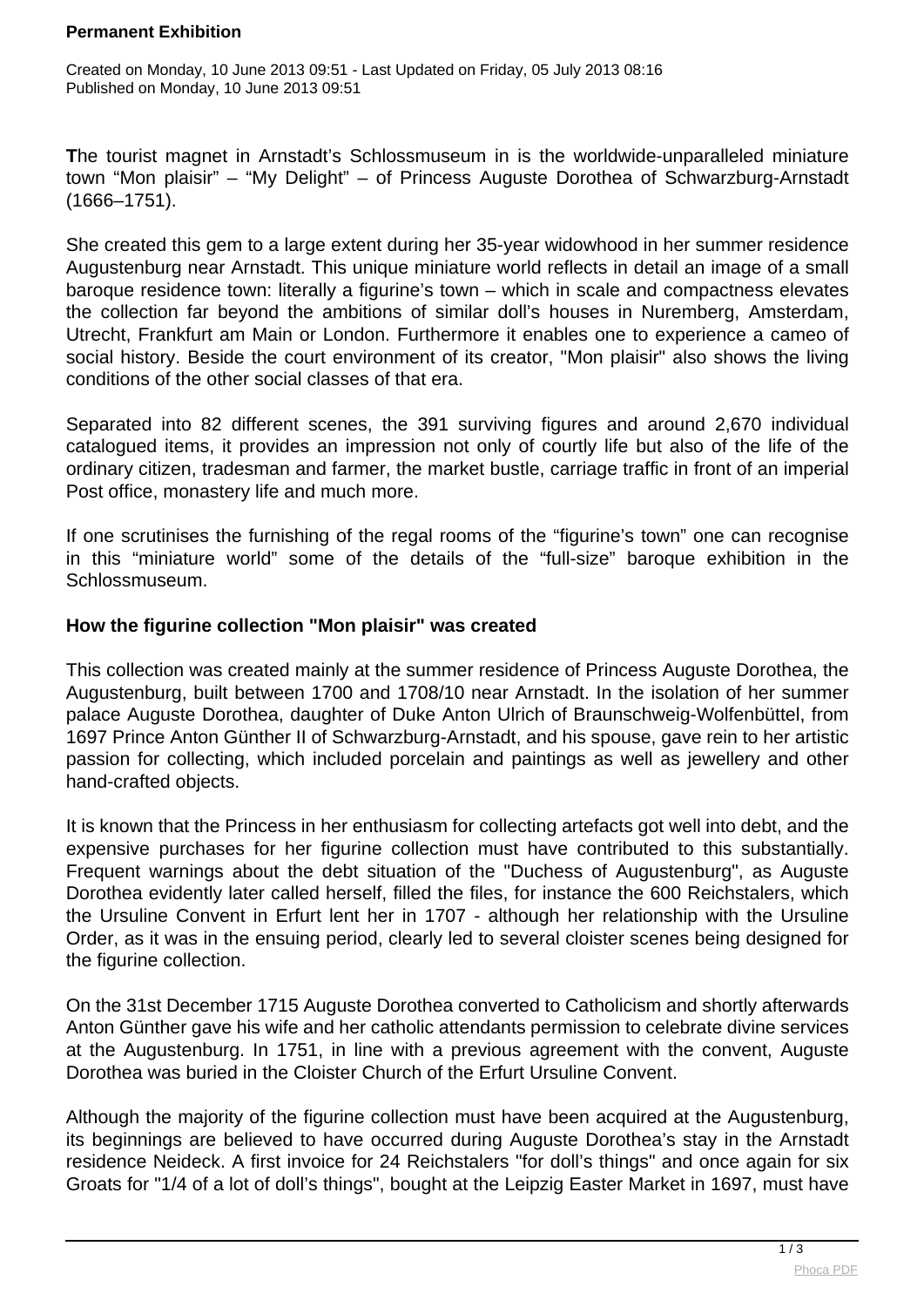### **Permanent Exhibition**

Created on Monday, 10 June 2013 09:51 - Last Updated on Friday, 05 July 2013 08:16 Published on Monday, 10 June 2013 09:51

been connected with the Princess's intensions.

The date shown on several objects in the collection relate to the main period from 1704 to 1751, but a few of the dates fall outside this scope and may also be fantasy figures. Stylistic criteria as well as recent research into the origin and types of figurines lead to the assumption that the main creation period of "Mon plaisir" the 20s and 30s of the 18th Century, although the collection was more of less continuously extended until the death of the Princess in 1751.

The decoration of the interior is in Regency style, of which the dominant attribute is the ribbon motif. Miniature baroque-style furniture completes the picture. Fleurs de Rocaillen, which characterise the Rococo style that emerged around 1740, cannot be found. Many small ceramic items in "Mon plaisir" were made in the Dorotheenthal Fayence works. This was founded in 1715 and was sited in the immediate neighbourhood of the Augustenburg. Several of the products in the figurine collection are marked and signed, and can be attributed to the early phase of the manufacture – until about 1735. On recent evidence, the various miniature containers and crockery can be classified as a particular type of blue pottery, namely Arnstadt Fayence.

# **Individual items of the "Mon plaisir" figurine collection**

In addition to the handmade artefacts already mentioned, many other miniature objects must have been specially made, in order to provide a realistic impression of a small Thuringian residence town, which Princess Auguste Dorothea was undoubtedly aiming to achieve. The number of until now anonymous craftsmen, who worked on "Mon plaisir" at the request of the princess, is unknown. Vague clues show that Auguste Dorothea also involved members of her royal household in the production of the Figurine Collection and it was possibly her ladies in waiting who played a part in the making of the dolls' wardrobe. New research suggests that the figurines that relate to the Ursulines, came from Ursuline Convent in Erfurt.

## **The delicate dolls' heads**

The origin of the artistically produced dolls' heads remains unsolved - magnificently crafted, wax figures made from beeswax with various additives – some of which have a distinct portrait character.

## **The fate of the "Mon plaisir" Figuring Collection after the death of Auguste Dorothea**

In 1765, fourteen years after the death of Auguste Dorothea, the Augustenburg was sold for demolition. The "Mon plaisir" Figurine Collection ended up in the Arnstadt Orphanage and was initially part of a small rarities display chamber next to other art objects, natural specimens and curiosities, which were shown to interested visitors for a small charge.

Diminishing visitor interest, bad accommodation and poor care of the collection must have motivated Princess Marie of Schwarzburg-Sondershausen to have "Mon plaisir" moved at the end of 1881 to the "New Palace". From there the collection was transferred in 1892 to the palace in Gehren, where it was still accommodated in two large rooms on the second floor until 1930. In accordance with the Foundations Charter of 1919, the figurine collection was handed